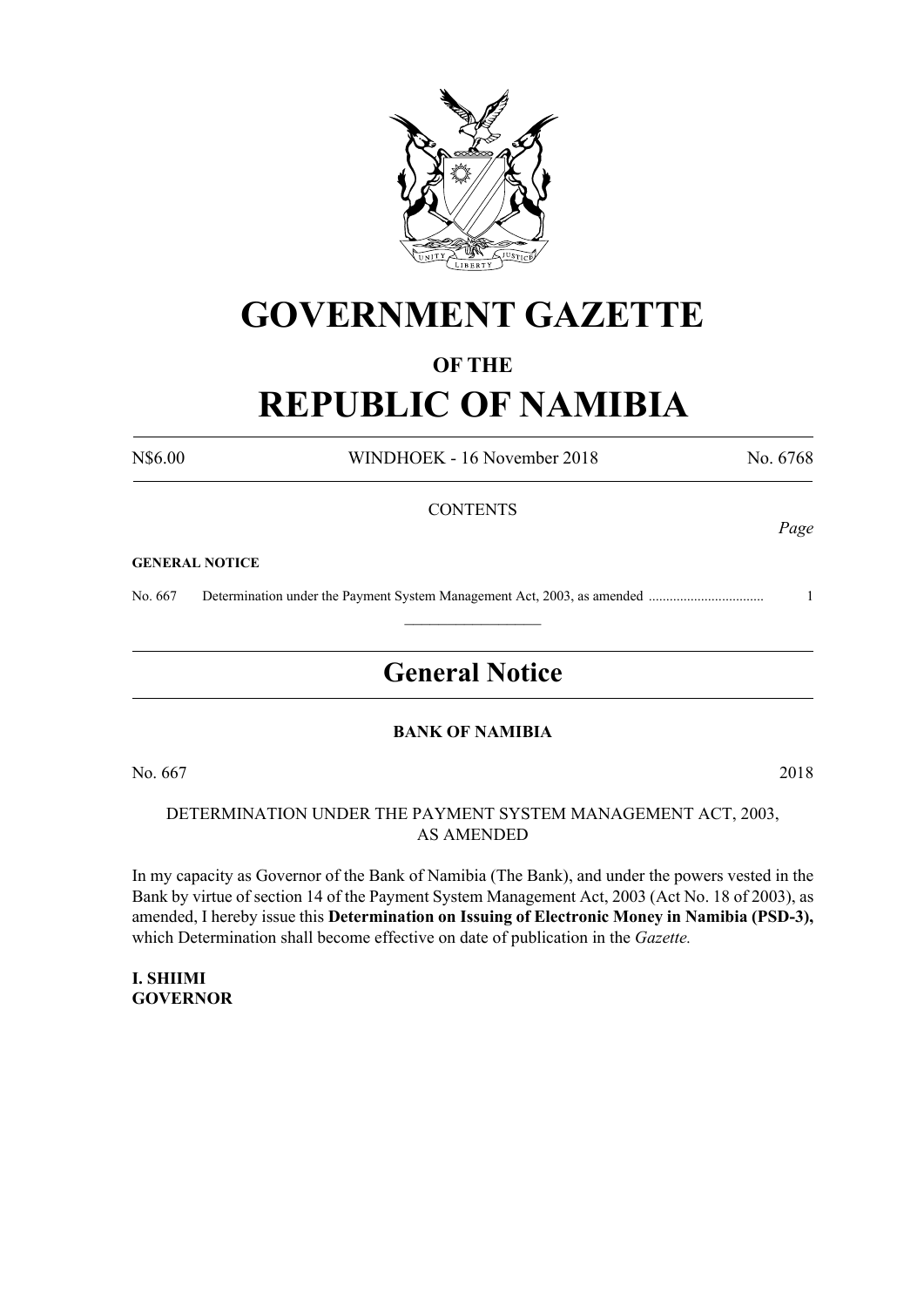#### **Payment System Determination (PSD-3)**

#### **DETERMINATION ON ISSUING OF ELECTRONIC MONEY IN NAMIBIA**

#### **Arrangement of Paragraphs**

#### **PART I Preliminary**

#### **PARAGRAPH**

- 1. Short Title
- 2. Application
- 3. Definitions
- 4. Authorisation

# **PART II**

# **Statement of Policy**

- 5. Purpose
- 6. Scope
- 7. The Position of the Bank
- 8. Application of the Act

# **PART III Implementation and Specific Requirements**

- 9. Authorisation to Issue Electronic Money in Namibia
- 10. General Conditions for Using Agents to Provide Electronic Money Services
- 11. Specific Requirements for Issuing Electronic Money in Namibia
- 12. Anti-Money Laundering & Combating the Financing of Terrorism (AML / CFT)
- 13. Risk Management and Mitigation, Confidentiality and Real-Time Transactions
- 14. Customer Protection
- 15. Competition, Interoperability & Remittances

#### **PART IV Other Regulatory Requirements**

- 16. Reporting, Oversight and Financial Statement Requirements
- 17. Suspension of Authorisation
- 18. Cancellation of Authorisation
- 19. Administrative Penalties
- 20. Repeal of PSD-3
- 21. General
- 22. Effective Date
- 23. Enquiries

#### **PART I: PRELIMINARY**

- **1. Short Title** Electronic Money Determination
- **2. Application** This Determination will apply to all persons who intend to issue electronic money (e-money) in Namibia in terms of Section 5 of the Payment System Management Act, 2003 (Act No.18 of 2003), as amended (the Act). Banking institutions and non-bank institutions who intend to issue e-money are required to do so in accordance with this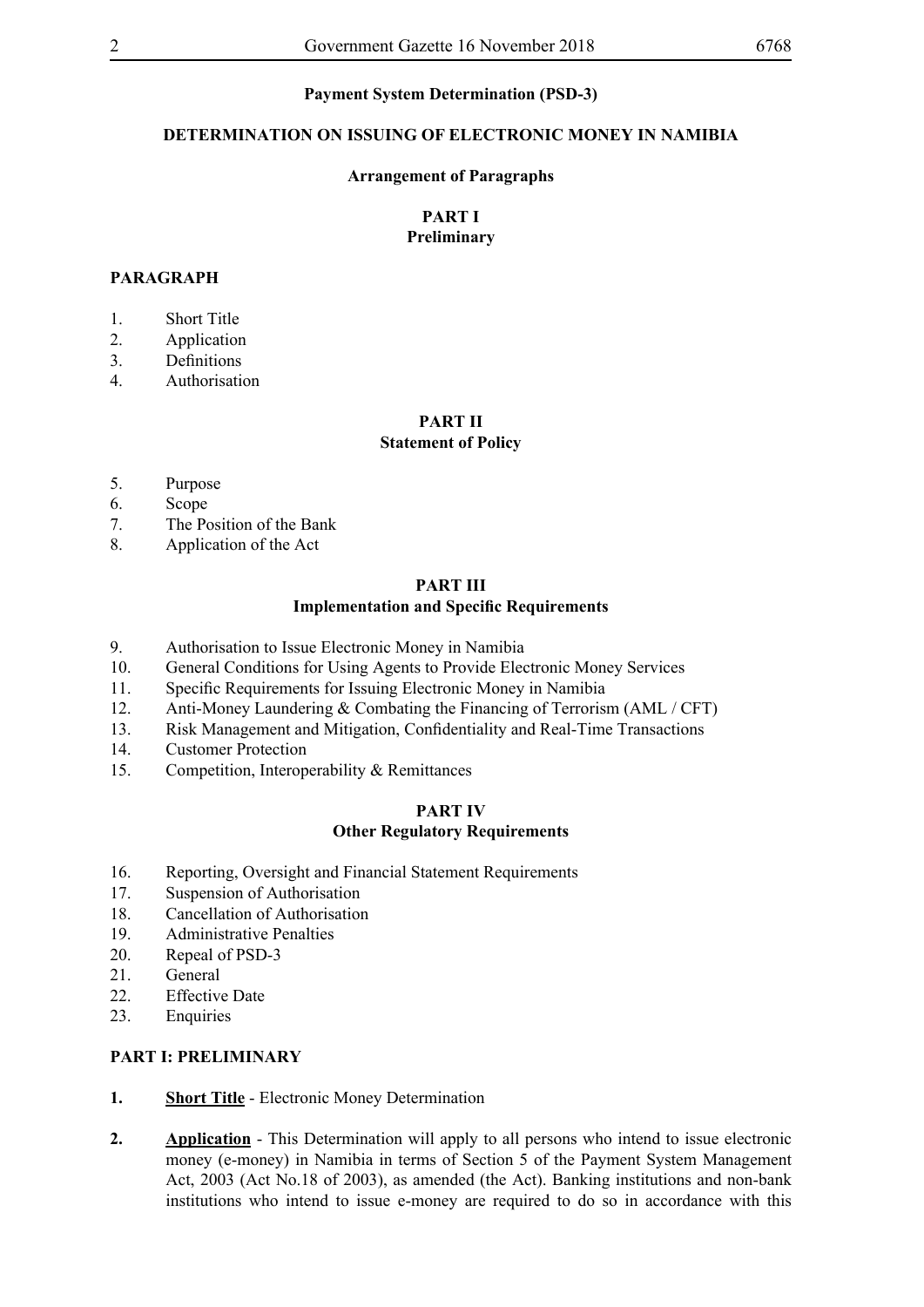Determination. Banking institutions and non-bank institutions that issue e-money will be collectively referred to as "e-money issuers". All (new applicants and existing) e-money issuers will be subjected to an assessment process, based on this Determination, in order to ensure compliance with the minimum requirements for issuing e-money in Namibia. All e-money issuers must be able to demonstrate their full compliance within six (6) months after issuance and publication of this Determination in the *Gazette.*

- **3. Definitions** In this Determination, unless the context otherwise indicates, the words and expressions used herein will have the same meaning assigned to them in the Act and cognate expressions will have corresponding meaning:
- **3.1. "Act"** means the Payment System Management Act, 2003 (Act No. 18 of 2003), as amended.
- **3.2. "Agent"** means an entity appointed by an e-money issuer to perform certain e-money-related services on its behalf.
- **3.3. "Banking institution"** means a public company authorised under the Banking Institutions Act, 1998 (Act No. 2 of 1998), as amended.
- **3.4. "Customer"** means an e-money user.
- **3.5. "Customer Due Diligence" or "CDD"** means actions taken by an e-money issuer to ensure that prospective and existing customers are properly identified, verified and that their financial activities are actively monitored, as required under the Financial Intelligence Act, 2012 (Act No. 13 of 2012).
- **3.6. "Electronic money" or "e-money"** means monetary value as represented by a claim on its issuer, that is:
	- **a)** Stored electronically;
	- **b**) Issued on receipt of funds;
	- **c)** Accepted as a means of payment by persons other than the issuer; and
	- **d)** Redeemable upon demand for cash in Namibia Dollar.

E-money can be issued through various access devices such as card-based products e.g. prepaid cards and electronic-based products e.g. via the internet, mobile phone or any other electronic device.

- **3.7. "Electronic money issuer" or "E-money issuer"** refers collectively to a banking institution or a non-bank institution authorised to issue e-money under this Determination.
- **3.8. "E-money scheme"** means the e-money operating systems, networks, servers, agreements and technical standards and rules.
- **3.9. "Electronic money wallet" or "e-money wallet or e-wallet"** means an application software or device on which monetary value is stored and which allows the holder of the wallet to make electronic transactions. The wallet may be stored on the internet or devices such as a mobile phone or computer, or products such as pre-paid cards.
- **3.10.** "Interoperability" means the technical compatibility that allows for different payment systems to connect with one another, thus enabling e-money products and services from different e-money issuers to interact and exchange information, which further enables a user of one e-money issuer's scheme to send to or receive money from another user on a different e-money issuer's scheme.
- **3.11. "Non-bank institution"** refers broadly to any institution or person other than a licensed or registered banking institution that intends to or issues e-money.
- **3.12. "Outstanding electronic money liabilities"** means the aggregate of all unredeemed e-money funds held in individual wallets, business and agent wallets.
- **3.13. "PSMA E-Money Circular"** means an operational circular issued by the Bank in terms of the Act outlining further e-money operational requirements.
- **3.14. "PSMA E-Money Guidelines"** means an operational guideline document issued by the Bank in terms of the Act, outlining further e-money operational requirements.
- **3.15. "Remittances"** means cross-border or domestic person-to-person transfers of relatively low monetary value.
- **3.16. "Trust account"** means an account under the control of an e-money issuer held at a licensed banking institution for and on behalf of e-money users who have exchanged cash for e-money.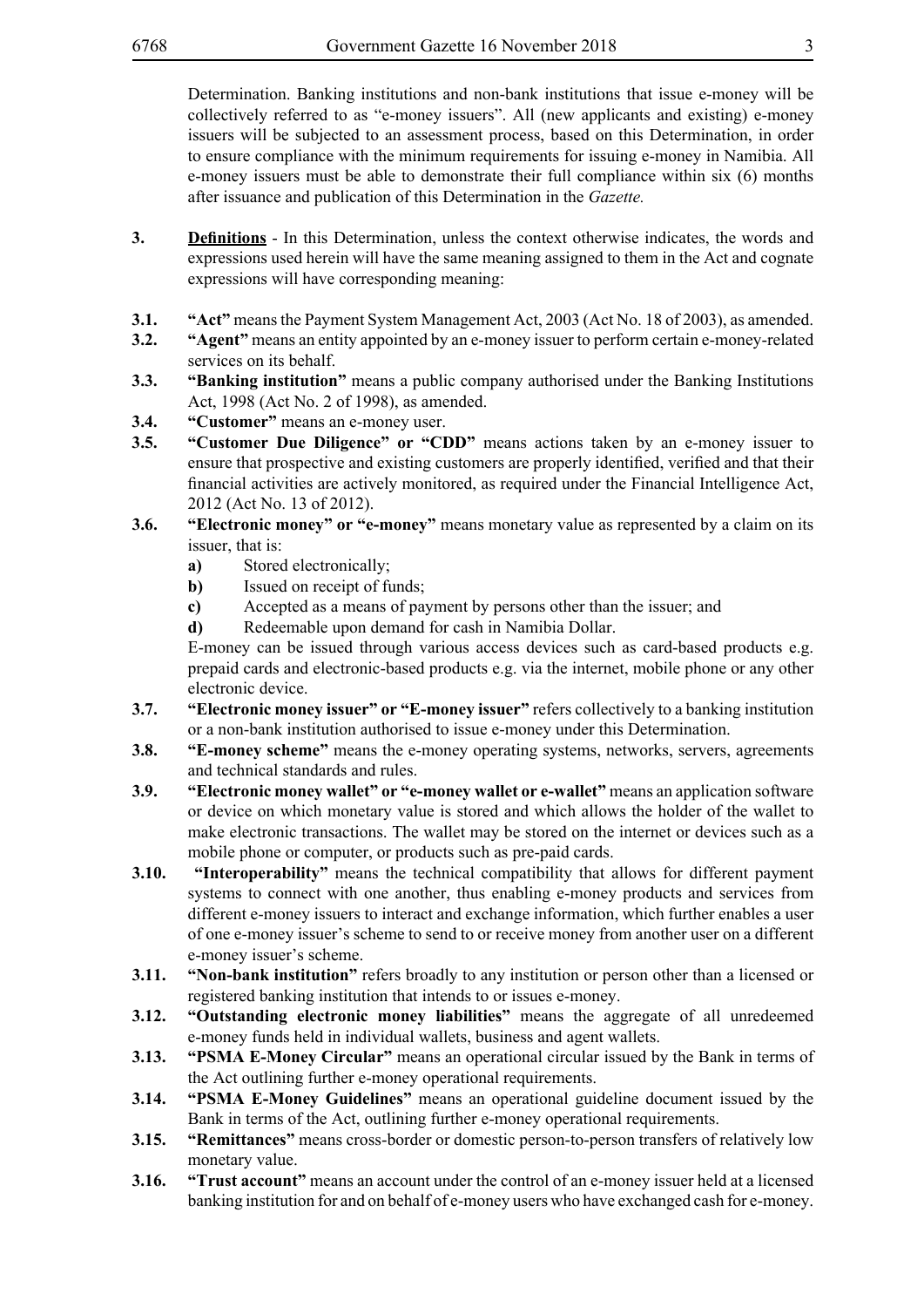**4. Authorisation** - Authority for the Bank to issue this Determination is provided for by Section 14 of the Act.

# **PART II: STATEMENT OF POLICY**

- **5. Purpose** The purpose of this Determination is to provide for the minimum requirements that potential issuers of e-money must satisfy before issuing e-money in Namibia.
- **6. Scope** This Determination will apply to all persons (banking institutions and non-bank institutions) who intend to issue e-money in Namibia. No person may issue e-money other than an institution allowed or authorised under this Determination.
- **7. The Position of the Bank** It is the Bank's position that this Determination aims to create an enabling and fair environment in which electronic money can be issued in a manner that is safe, efficient, secure and cost effective for the benefit of the National Payment System. Furthermore, the Determination aims to promote the availability and acceptance of e-money with the potential to increase financial inclusion and specifying necessary safeguards and controls to mitigate the risks associated with e-money schemes and ensuring consumer protection.
- **8. Application of the Act** Unless expressly stated otherwise, the provisions of the Act, as well as the related Determinations and Directives, Guidelines and Circulars, will apply to all e-money issuers.

# **PART III: IMPLEMENTATION**

## **9. Authorisation to Issue Electronic Money in Namibia**

## **9.1 Banking Institutions:**

- **9.1.1** A banking institution that intends to issue e-money must formally notify the Bank, at least three (3) months in advance, of its intention to issue e-money, after which, the Bank will formally pronounce itself to such an intention. This is to ensure that e-money operations are in line and comply with the relevant standards of issuing e-money, as set in this Determination.
- **9.1.2** A banking institution's notification must explain the nature and functionality of the proposed e-money operations including all information and / or supporting documentation as prescribed by the Bank in the PSMA E-money Guidelines.
- **9.1.3** A banking institution may not issue e-money until 9.1.1 is fulfilled.

## **9.2 Non-Bank Institutions:**

- **9.2.1** A non-bank institution that intends to issue e-money must formally apply to the Bank for authorisation, which application must include all documents, data, or other information as prescribed in the PSMA E-money Guidelines.
- **9.2.2** The Bank will issue a non-bank institution with a license to issue e-money upon the applicant satisfying all the application requirements, which authorisation or a license to issue e-money may not be transferred from one entity to another without written approval by the Bank.
- **9.2.3** An application for authorisation must be accompanied by an application fee as prescribed in the PSMA E-money Circular and will irrespective of whether the application is granted or refused, not be refunded.
- **9.2.4** An authorised non-bank institution e-money issuer is required to pay an authorisation fee as prescribed in the PSMA E-money Circular.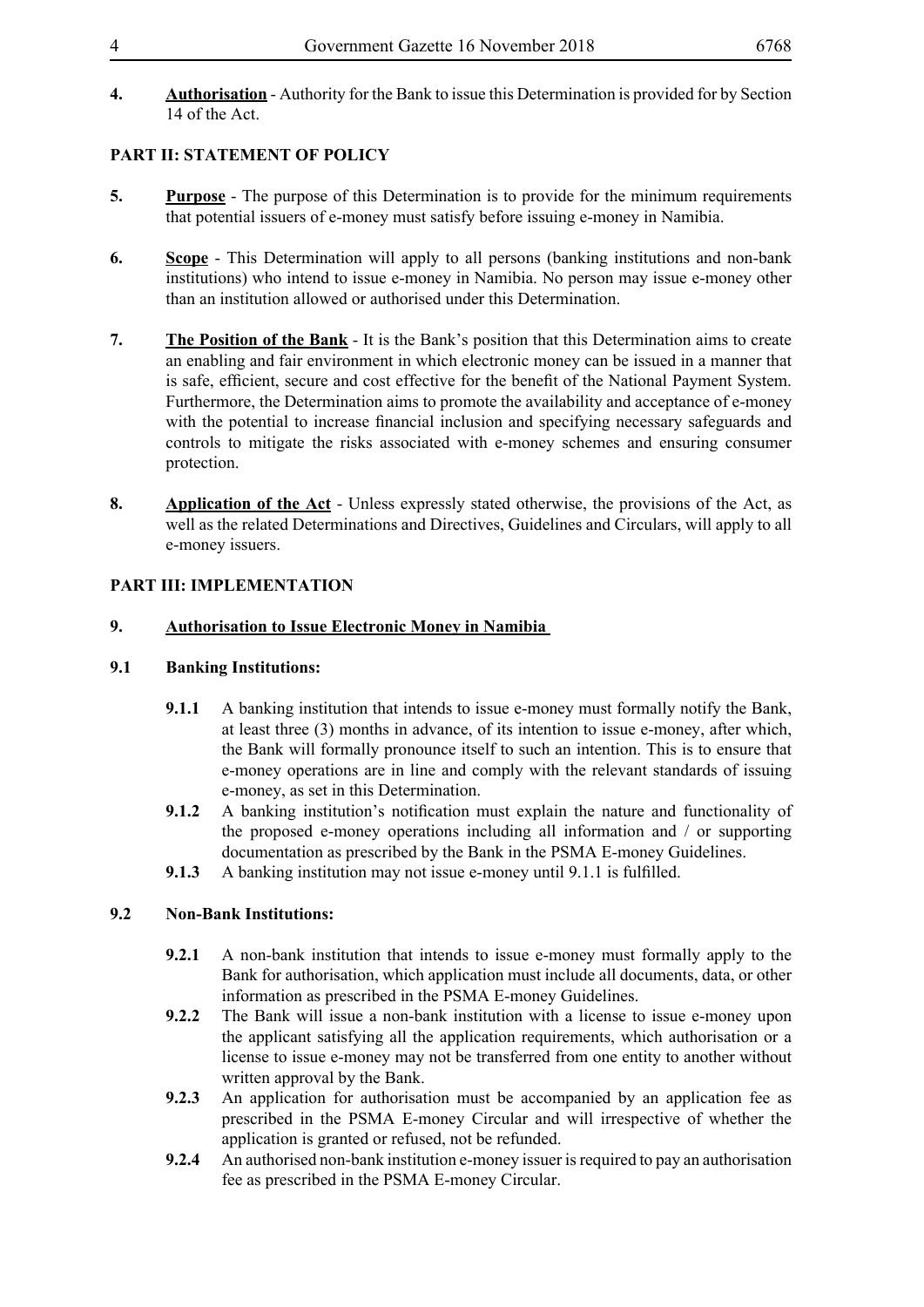- 
- **9.2.5** A non-bank institution entity must, in respect of the authorisation to issue e-money, and before 31 January of each year, pay to the Bank the prescribed annual fees in respect of such a year.
- **9.2.6** The Bank may suspend or revoke a license of a non-bank institution under the circumstances outlined under section 17 and 18 of this Determination.

#### **9.3 Additional Requirements for Non-Bank Institutions**

- **9.3.1** A non-bank institution (already engaged in other business interests) that intends to submit an application to issue e-money in addition to other services (not related to e-money) must establish a separate entity whose activities will be limited to the issuance of e-money and the provision of related services i.e. value add services.
- **9.3.2** The Bank may consider a request for a waiver from the requirement 9.3.1 in exceptional circumstances. For the Bank to consider such waiver, a non-bank institution must prove that:
	- **a)** Compliance with such a requirement would be unduly burdensome;
	- **b**) The protection of the e-money user is not compromised; and
	- **c)** Granting a waiver would not compromise the Bank's ability to effectively supervise the non-bank e-money issuer.

#### **9.4 Additional Limitations**

- **9.4.1** Non-bank e-money issuers are not permitted to engage in banking business, as defined by the Banking Institutions Act, 1998 (Act No.2 of 1998), as amended, unless duly assessed and licensed to do so.
- **9.4.2** Non-bank e-money issuers are not permitted to act as payment service providers as defined in the Act, unless duly assessed and registered to do so.
- **9.4.3** E-money customer funds may not be classified as deposits and e-money users may not be referred to as depositors by an e-money issuer.

## **9.5 Notification of Significant Changes to Electronic Money Services**

- **9.5.1** An e-money issuer must notify the Bank of its intention to make significant changes to the scope or nature of the e-money services provided.
- **9.5.2** Such a notification must be provided at least 60 days prior to the date on which the change is to take effect, after which, the Bank will respond to the notification within 30 days after receipt of the notification. Examples of significant changes include, but are not limited to the following
	- **a)** Change in electronic delivery mechanism used to provide services;
	- **b**) Change in ownership or partnership / agent agreements;
	- **c)** Merger / acquisition with another or more e-money issuers;
	- **d)** A significant increase in transaction volume is recorded. For the purpose of this provision a significant increase would be measured as a percentage value of the e-money issuers transaction volumes, which percentage will be published in a PSMA E-money Circular from time-to-time;
	- **e)** Appointment or acquiring of a new agent network.
- **9.5.3** A non-bank e-money issuer that intends to venture into other business interests separate from issuing e-money must notify the Bank at least 60 days in advance, after which, the Bank will formally pronounce itself within 30 days on such an intention.
- **9.5.4** The e-money issuer may not proceed with the envisaged change(s) until it receives the Bank's response.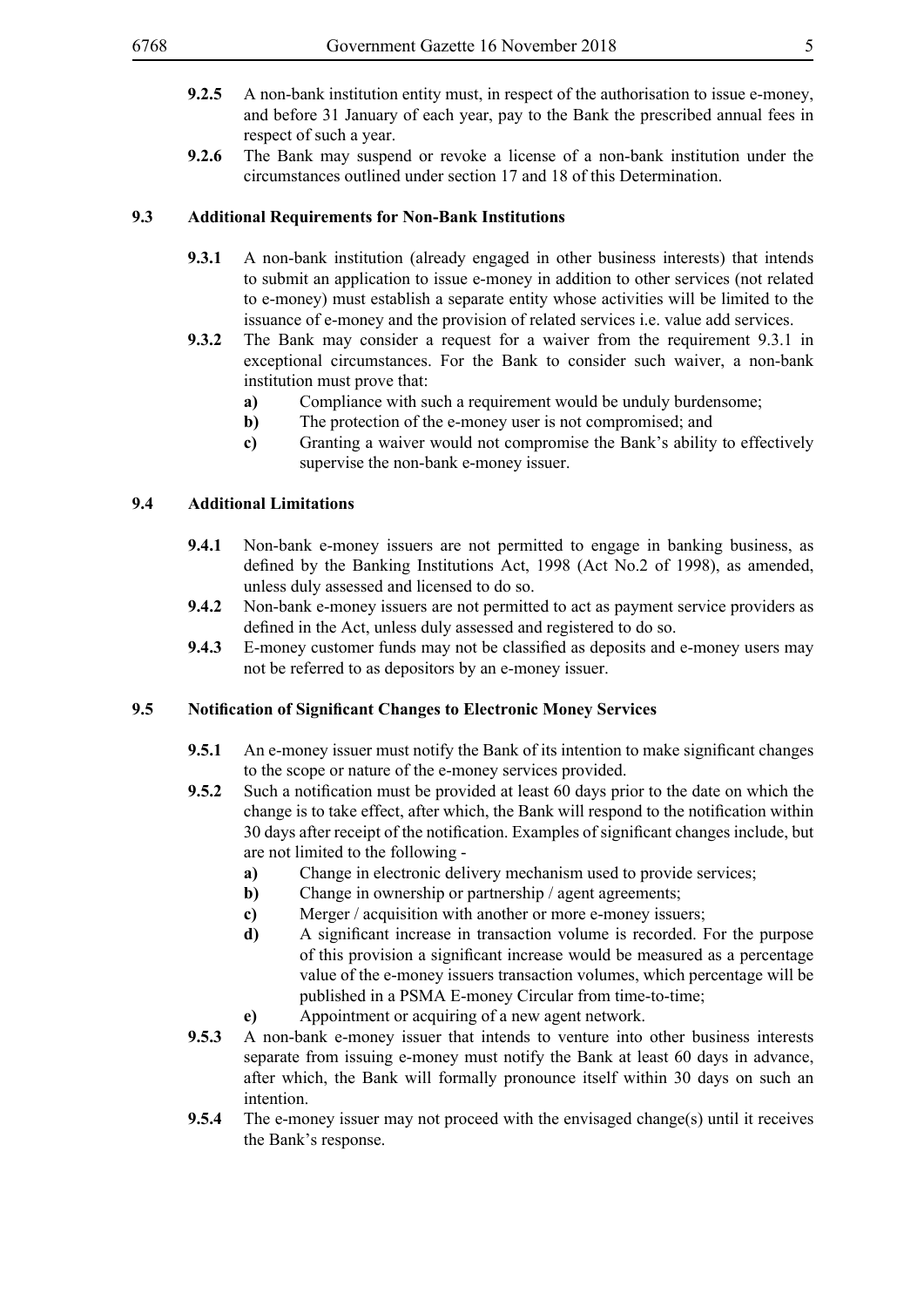# **10. General Conditions for Using Agents to Provide Electronic Money Services**

- **10.1** E-money issuers may offer any or all approved e-money services through agents acting on their behalf, provided that they -
	- **10.1.1** Notify the Bank at least 60 days prior to appointing the agents. The notification should include the due diligence done on the agents and written agency agreements that comply to the provisions of this Determination and the PSMA E-money Guidelines.
	- **10.1.2** The Bank will respond to the notification of appointing agents within 30 days after receipt of such a notification.
	- **10.1.3** Maintain a list of agents that stipulates their names, location, pool account balances, e-money volumes and values, which must be forwarded to the Bank on an annual basis.
- **10.2** E-money issuers will be held fully responsible and accountable for ensuring that their agents comply with all legal and regulatory requirements related to the provision of e-money services.
- **10.3** The Bank may, if not satisfied with the fitness and properness of an agent, instruct the e-money issuer to terminate or amend the agency agreement.

#### **11. Specific Requirement to Issue Electronic Money in Namibia**

- **11.1 Characteristics of E-Money:** E-money issuers must ensure that e-money schemes abide to the following -
	- **11.1.1** E-money wallets and transactions must be denominated in Namibia Dollar and e-money balances must be redeemed at par value.
	- **11.1.2** E-money issuers may not pay interest to customers for funds held on e-money wallets, and any loyalty bonus or reward points that customers or agents may earn on an e-money wallet may not be converted into cash or e-money.
	- **11.1.3** Customer funds held in electronic wallets will not be considered as "deposits" as defined in the Banking Institutions Act, 1998 (Act No. 2 of 1998), as amended, and acceptance of customer funds by e-money issuers must not constitute deposit taking. Customer funds must be treated as "accounts payable" for accounting purposes.
	- **11.1.4** E-money issuers are not permitted to offer credit or intermediate e-money customer funds.
	- **11.1.5** E-money issuers will be subjected to transaction and balances limits as prescribed by the Financial Intelligence Centre.
- **11.2 Safe Storage of Customer Funds:** In order to ensure that customer funds are protected against loss, e-money issuers must comply with the following requirements -
	- **11.2.1** An e-money issuer must open and maintain a trust account with a banking institution for the purpose of pooling funds received from customers and agents in exchange for e-money issued.
	- **11.2.2** E-money funds held in a trust account may not form part of an e-money issuer's assets or liabilities and may not be used to meet any debt obligation of the electronic money issuer.
	- **11.2.3** Funds in a trust account may not be comingled with the funds of any natural or legal person other than the e-money users or agents on whose behalf the funds are held.
	- **11.2.4** At all times, the aggregate value of the pooled funds must equal at least 100% of the value of all outstanding e-money liabilities. These funds must be reconciled on a daily basis, with any deficiencies addressed within one (1) business day.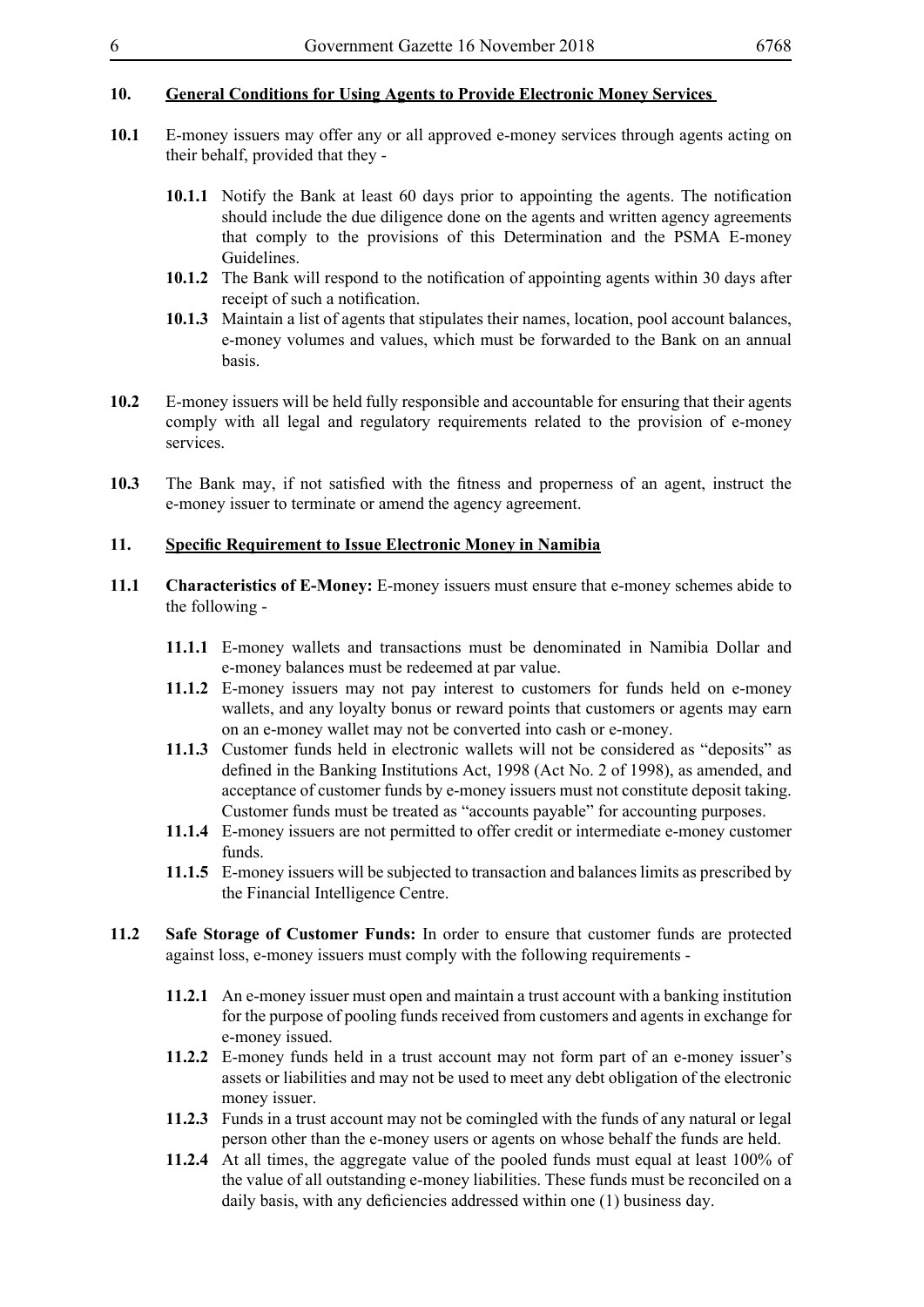- 
- **11.2.5** Except with respect to interest paid under the conditions described below, e-money pooled funds may only be used to fund customer and agent transactions, such as redemptions or other transactions that result in a net reduction in the value of outstanding e-money liabilities.
- **11.2.6** Every e-money issuer must, annually within 30 days of the next calendar year, furnish the Bank with proof of compliance to this section.

#### **11.3 Interest Earned on Pooled Funds**

- **11.3.1** E-money issuers are permitted to earn interest on pooled funds. However, issuers may only withdraw interest earned, or use interest to pay fees or charges related to the administration and maintenance of the e-money scheme, if the remaining aggregate value of the pooled funds would equal at least 100% of the value of all outstanding e-money liabilities.
- **11.3.2** Interest accrued from the trust account balances should be used to benefit the e-money scheme and thereby ensure that e-money fees and charges are in the public interest.
- **11.4 Unclaimed Funds and Dormant Wallets:** This section provides procedures to be followed by e-money issuers for the treatment of dormant e-money wallets:
	- **11.4.1** A customer's e-money wallet must be considered dormant if it does not register a transaction for a consecutive period of six (6) months. The transaction can be initiated either by the customer or by a third party on the customer's e-money wallet.
	- **11.4.2** The concerned customer must be notified one (1) month before the 6-month period is reached that the e-money wallet will be considered dormant unless there is activity on the wallet.
	- **11.4.3** An e-money issuer may not charge any fees or interest on a dormant e-money wallet.
	- **11.4.4** Funds in a dormant e-money wallet must not be intermediated or treated as income by the e-money issuer.
	- **11.4.5** Funds in an e-money wallet that is considered dormant, after a period of 6-months, must be dealt with in the following manner
		- **a)** If the customer is known and has a primary banking account with the e-money issuer, the funds must be returned to the recipient's primary banking account; or
		- **b**) If the customer's identity is known (Know Your Customer "KYC") and has no active banking account, the customer should be contacted and the full amount should be returned. In the event that the customer is deceased, funds in the e-money wallet should form part of the customer's estate;
		- **c)** If the recipient of the e-money wallet is not known but the sender of the e-money is known by the e-money issuer, the funds should be returned to the sender; or
		- **d)** In the event that none of the above can be applied within a period of three (3) years, the value of e-money funds in dormant wallets must be deposited in a separate bank account and be kept for a period of three (3) years after which, it can be used to develop the e-money scheme. E-money issuers must report the balances of this account to the Bank prior to it being used to develop the e-money scheme.
	- **11.4.6 Termination and Reporting:** Subsequent to the provisions in 11.4.5, an e-money issuer must terminate a dormant e-money wallet and indicate to the Bank in the monthly reporting return, the number of dormant e-money wallets including the cumulative value on the dormant e-money wallets.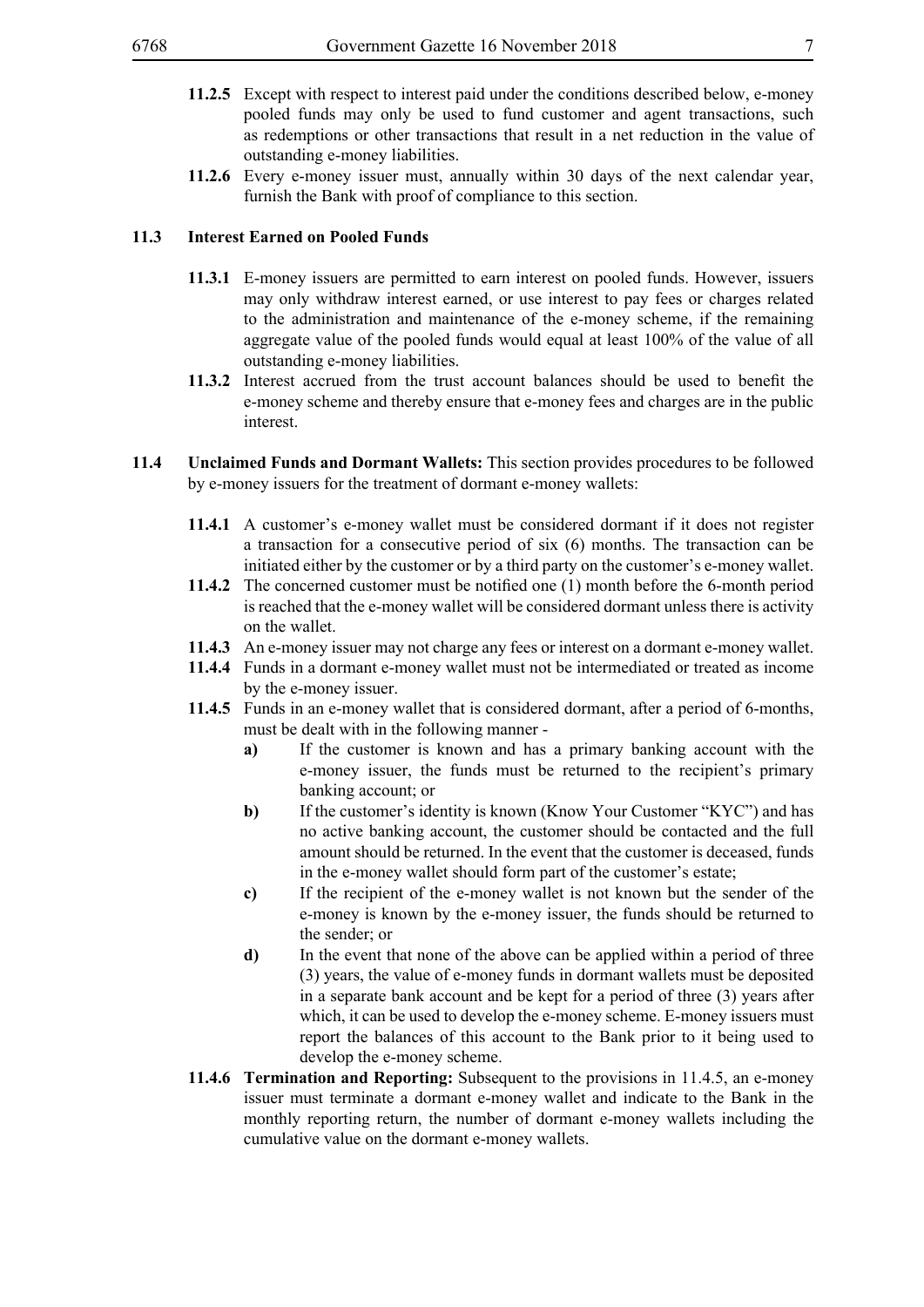# **11.5 Minimum Capital Requirements for Non-Bank E-money Issuers**

**11.5.1** The purpose of requesting non-bank e-money issuers to have initial capital at the time of authorisation and to maintain ongoing capital is to protect against liquidity and insolvency risk. Non-bank e-money issuers are required to comply with the following initial and ongoing minimum capital requirements:

| <b>Initial Capital</b><br>Requirement | <b>Ongoing Capital Requirement</b>                                                                                                      |
|---------------------------------------|-----------------------------------------------------------------------------------------------------------------------------------------|
| N\$1.5 million                        | Cash or liquid assets equivalent to the average of outstanding<br>e-money liabilities calculated over the previous $s$ ix $(6)$ months. |

- **11.5.2** At the time of authorisation, a non-bank e-money issuer is required to have an initial capital amount of N\$1.5 million.
- **11.5.3** Non-bank e-money issuers are required to maintain ongoing capital, either in the form of cash or other liquid assets equal to the average of outstanding e-money liabilities, calculated over the previous six (6) months.
- **11.5.4** The liquid assets should remain unencumbered and may be in the form of cash balances or other recognised financial instruments at banking institutions (different from where the trust account is kept) or in the form of highly liquid assets such as short-term financial instruments issued by the Government, the Bank of Namibia or as may be approved by the Bank.
- **11.5.5** The Bank may, on application in writing and on good cause shown, in writing permit a non-bank e-money issuer to and for such limited period of time as the Bank may specify, have capital funds which are lower than the capital funds determined under 11.5.3.

### **12. Anti-Money Laundering and Combating the Financing of Terrorism (AML/CFT)**

**12.1** E-money issuers and their agents, on a regular basis, must conduct money laundering and financing of terrorism activities risk assessments and demonstrate compliance with section 24 and 39 of the Financial Intelligence Act, 2012 (Act No.13 of 2012), as well as other relevant accompanying regulations.

#### **13. Risk Management and Mitigation, Confidentiality and Real-Time Transactions**

- **13.1 Risk Mitigation:** E-money issuers must ensure that they put in place, risk mitigation measures and appropriate security policiesto safeguard the integrity, authenticity and confidentiality of data and operating systems. E-money issuers must comply with the risk mitigation measures and security standards as may be prescribed in the PSMA E-money Guidelines.
- **13.2 Confidentiality:** E-money issuers and their agents must ensure to maintain confidentiality of all documents and information pertaining to their customers at all times and may not, on any account and at any time, disclose directly or indirectly to any person, any matter or information relating to their customers unless legally authorised to do so.
- **13.3 Real-Time Transactions:** To avoid settlement risk, all e-money transactions affecting the value held on an e-money wallet must be processed in real time with settlement occurring on a daily basis. E-money must be credited on the e-money wallet of a customer as soon as technically possible after money has been received by an e-money issuer or its agents; e-money must be debited from the e-money wallet of the payer before it is credited to the payee's account, or immediately after if a short delay is technically required.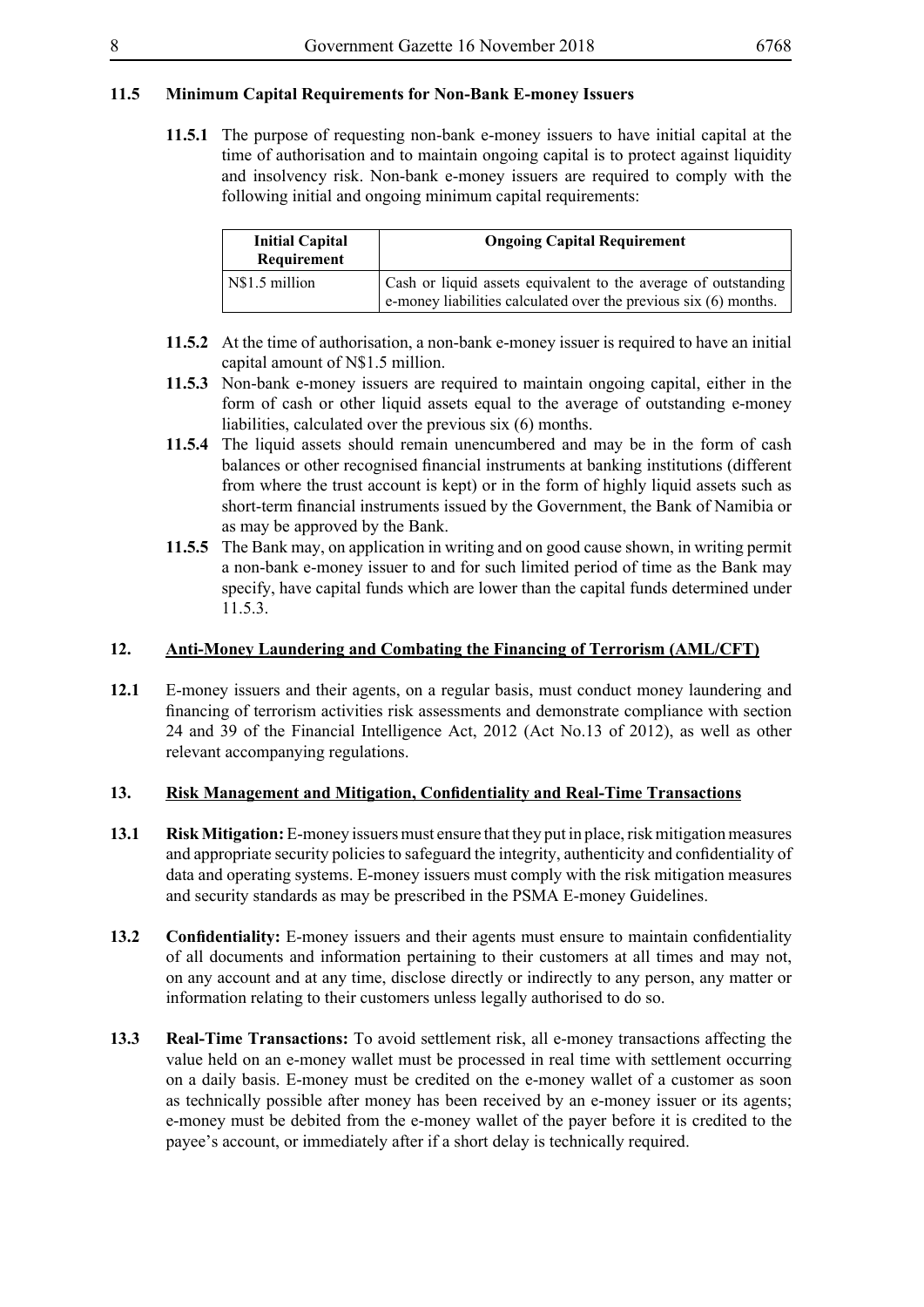# **14. Customer Protection**

- **14.1** E-money issuers are required to take steps to ensure that customers understand the services which they are using - including the inherent risks of using such services - and are protected from fraud and other forms of customer abuse in so far as reasonably possible.
- **14.2** E-money issuers are directed to ensure that customers benefit from the provisions of 11.3.2 with regards to fees and charges associated with e-money services. The Bank reserves the right to set standards for these fees and charges as per the Act.
- **14.3** All fees and charges related to e-money services should be transparently displayed in the e-money issuers' outlets, transacting platforms, banking halls and websites, and should not be misleading or bundled, so as to ensure customers pay exactly the price that is publicly displayed.
- **14.4** An e-money issuer must display, at all its premises and those of its agents, information on how customers can bring disputes and complaints to the attention of the e-money issuer, including providing contact details or other accessible methods for expeditious resolution disputes.
- **14.5** The Bank may further prescribe, in the PSMA E-money Guidelines, specific requirements in respect to disclosure and customer protection principles.

#### **15. Competition, Interoperability and Remittances**

- **15.1 Competition and Exclusivity:** An e-money issuer and its agents may not engage in anticompetitive practices and exclusive contracts, arrangements or dealings that would hinder competition in the National Payment System. Any anti-competitive practices or unfair treatment in the NPS should be reported to the Bank for investigation.
- **15.2 Interoperability:** In its efforts to achieve full interoperability in the NPS, the Bank will consider mandating interoperability through the issuance of a regulation in line with the Bank's position on interoperability and as per the stipulations therein.
- **15.3 Remittances:** E-money issuers that wish to provide regional cross-border e-money/ remittance services are only permitted to do so with written approval from the Bank.

#### **16. Reporting, Oversight and Financial Statements Requirements**

#### **16.1.1 Reporting:**

- **a)** An e-money issuer must submit reports as prescribed by the Bank.
- **b**) The statistics should include total interest accrued on the trust account and attestation that the total pooled funds in the trust account are at least equal to the value of all outstanding e-money liabilities.
- **16.1 Oversight:** In order to ensure that it is able to effectively oversee e-money issuers, the Bank reserves the right to inspect all e-money-related records, data, or other relevant information, whether in the possession of the e-money issuer or its agent.
- **16.2 Financial Statements:** With the exception of a banking institution, a non-bank e-money issuer must, three (3) months after its financial year end, submit to the Bank annual audited financial statements prepared and signed off by a reputable independent auditor.